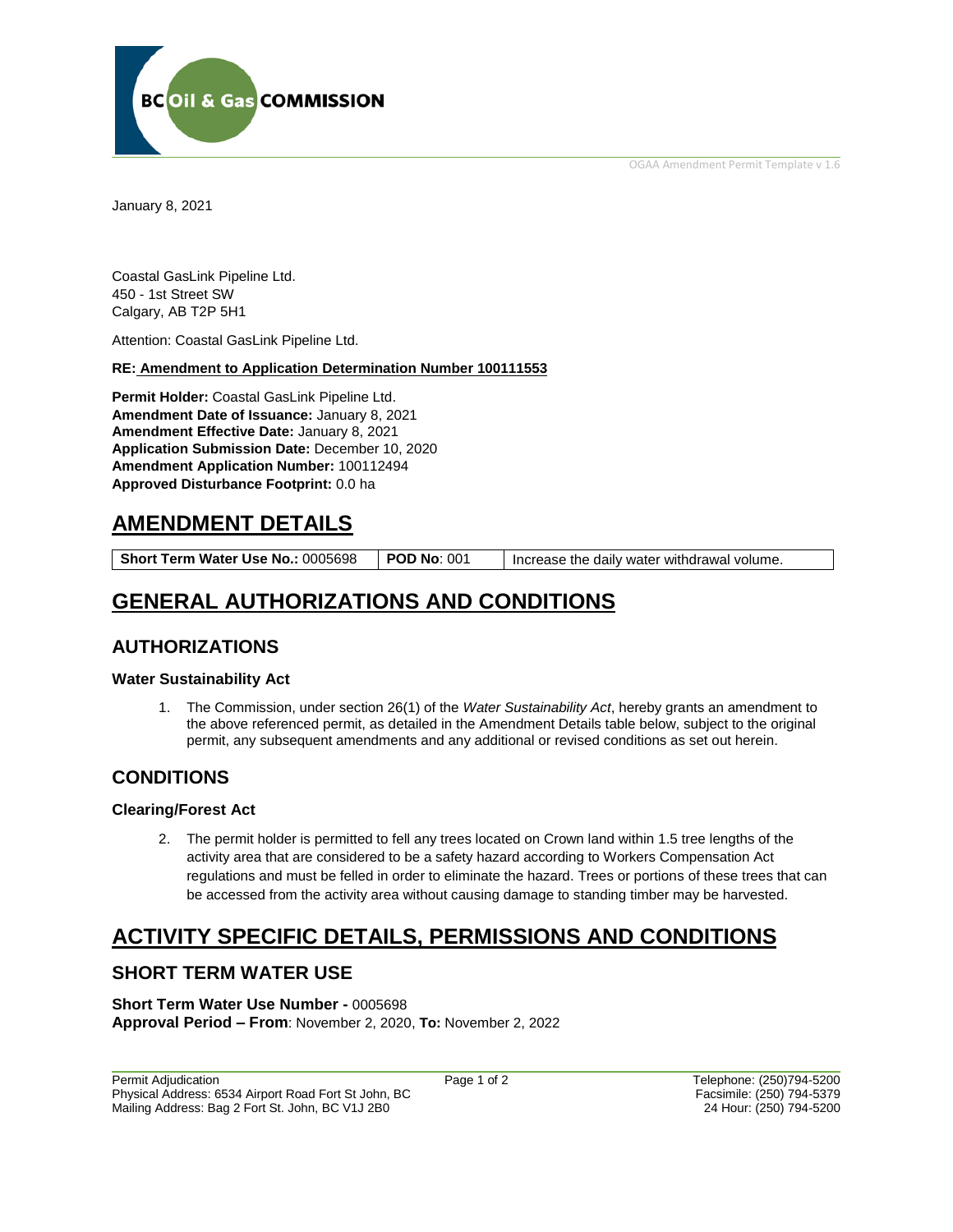### **ACTIVITY DETAILS**

| <b>Point of Diversion No.: 001</b>                           | <b>Water Source Name: Parrott Lakes</b> |  |
|--------------------------------------------------------------|-----------------------------------------|--|
| <b>Type: Lake/Pond</b>                                       |                                         |  |
| <b>Purpose:</b> Oil and Gas, Waterworks & Storage            |                                         |  |
| Location (UTM): Zone 09 Northing 6001449.1, Easting 654603.9 |                                         |  |
| Maximum Withdrawal Rate (m <sup>3</sup> /s): 0.167           |                                         |  |
| Daily Withdrawal Volume (m <sup>3</sup> /day): 14400         |                                         |  |
| Total Withdrawal Volume (m <sup>3</sup> ): 40000             |                                         |  |

# **ADVISORY GUIDANCE**

- 1. Diversion Map CGW4703-MCSL-G-MP-2696-POD\_13\_Parrott\_Lakes-Rev0.pdf is for the permit holder's internal reference only and was not reviewed as a decision tool for this permit, nor does it form an integral part of this permit.
- 2. Unless a condition or its context suggests otherwise, terms used in this approval have the same meaning as the Environmental Protection and Management Regulation under the Oil and Gas Activities Act.

All pages included in this permit and any attached documents form an integral part of this permit.

Justin Chu

\_\_\_\_\_\_\_\_\_\_\_\_\_\_\_\_\_\_\_\_\_\_\_\_\_\_\_\_\_\_\_\_\_\_\_\_\_\_

Justin Anderson Authorized Signatory Commission Delegated Decision Maker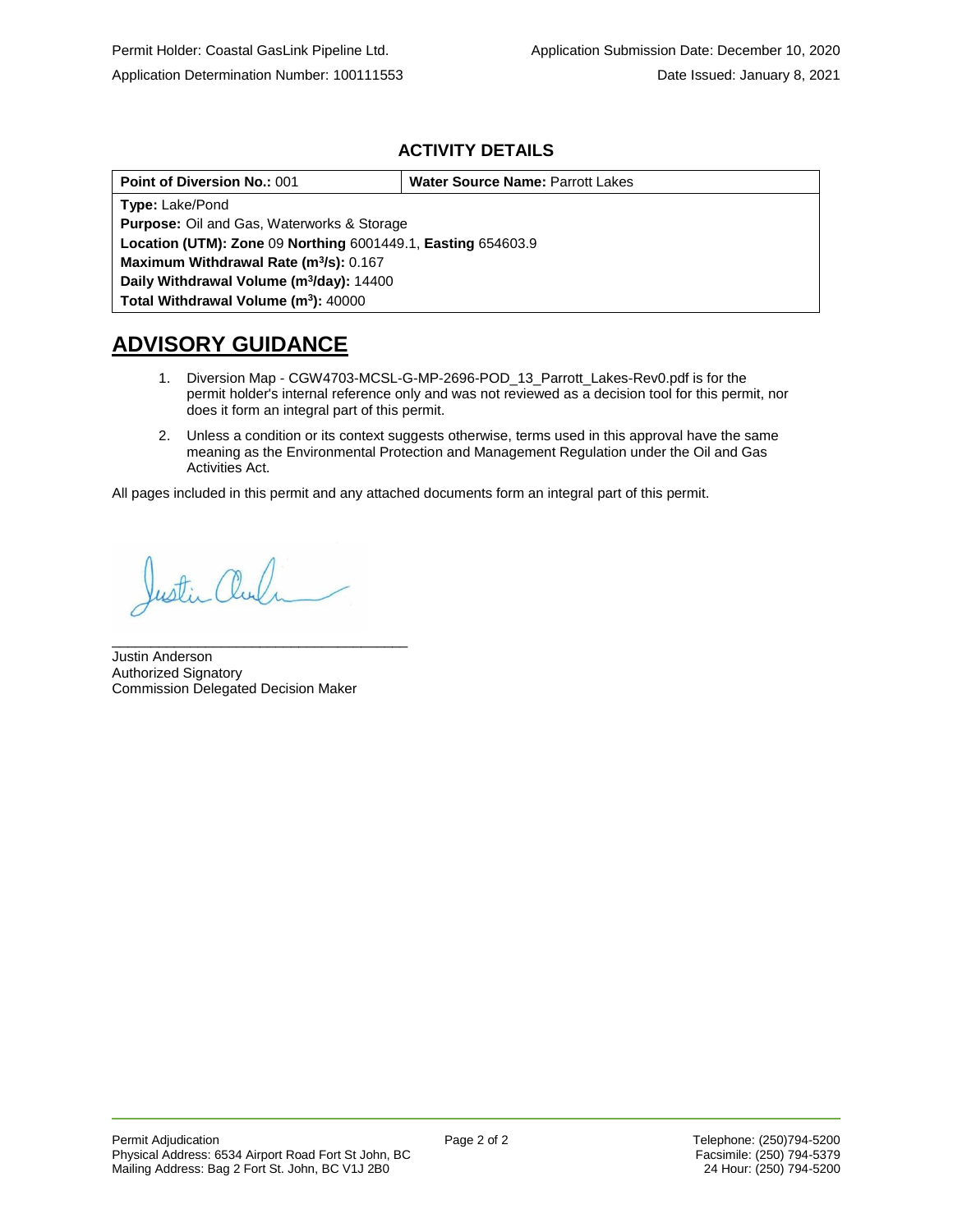Non OGAA Permit Template v 4.5



November 2, 2020

Coastal GasLink Pipeline Ltd. 450 - 1st Street SW Calgary, AB T2P 5H1

Attention: Coastal GasLink Pipeline Ltd.

### **RE: Determination of Application Number 100111553**

**Permit Holder:** Coastal GasLink Pipeline Ltd. **Date of Issuance:** November 2, 2020 **Effective Date:** November 2, 2020 **Application Submission Date:** September 4 2020 **Application Determination Number:** 100111553 **Approved Disturbance Footprint:** 0.0 ha

# **ACTIVITIES APPROVED**

**Short Term Water Use No.:** 0005698 **Point of Diversion No.:** 001

# **GENERAL AUTHORIZATIONS AND CONDITIONS**

### **AUTHORIZATIONS**

### **Water Sustainability Act**

1. The Commission, pursuant to section 10 of the *Water Sustainability Act,* hereby authorizes the diversion, storage and use of Crown water from the point(s) of diversion detailed in the Short Term Water Use Details table below.

### **CONDITIONS**

### **Notification**

2. The permit holder must notify any First Nation(s) who may have Aboriginal Interests identified, as per the BC First Nations Consultative Areas Database, within the area in which the works are to occur at least five (5) working days prior to project commencement.

### **Clearing/Forest Act**

3. The permit holder is permitted to fell any trees located on Crown land within 1.5 tree lengths of the activity area that are considered to be a safety hazard according to Workers Compensation Act regulations and must be felled in order to eliminate the hazard. Trees or portions of these trees that can be accessed from the activity area without causing damage to standing timber may be harvested.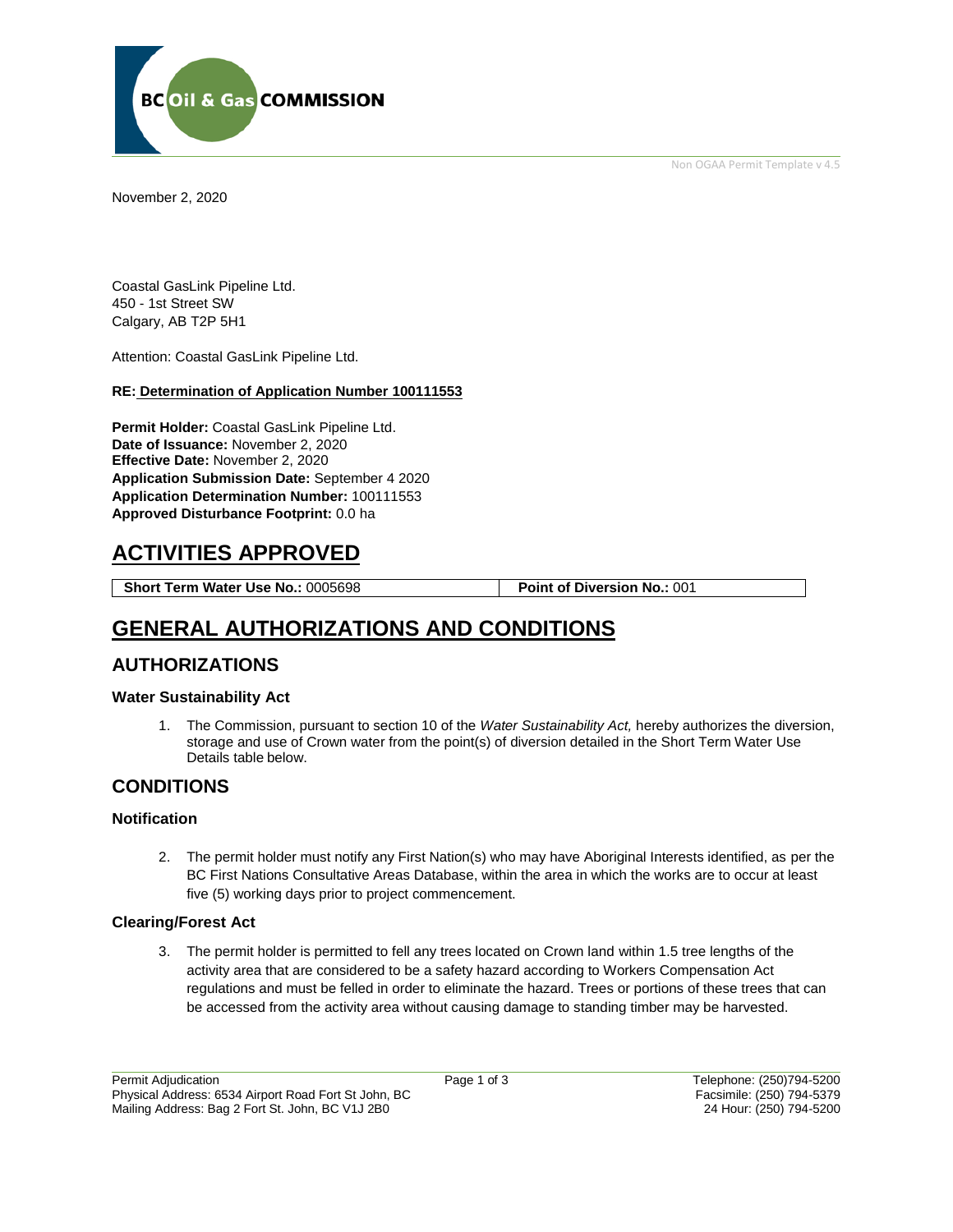### **ACTIVITY SPECIFIC DETAILS, PERMISSIONS AND CONDITIONS**

### **SHORT TERM WATER USE**

## **Short Term Water Use Number -** 0005698

**Approval Period – From**: November 2, 2020, **To:** November 2, 2022

### **ACTIVITY DETAILS**

| <b>Point of Diversion No.: 001</b>                            | <b>Water Source Name: Parrott Lakes</b> |  |
|---------------------------------------------------------------|-----------------------------------------|--|
| <b>Type: Lake/Pond</b>                                        |                                         |  |
| <b>Purpose: Industrial, Waterworks and Storage</b>            |                                         |  |
| Location (UTM): Zone 09, Northing 6001449.1, Easting 654603.9 |                                         |  |
| Maximum Withdrawal Rate (I/s): 0.083 cubic meters per second  |                                         |  |
| Daily Withdrawal Volume (m <sup>3</sup> /day): 7200           |                                         |  |
| Total Withdrawal Volume (m <sup>3</sup> ): 40000              |                                         |  |

*All authorizations for this activity are subject to the following conditions:*

### **Short Term Water Use Conditions**

- 3. No instream works are permitted under this authorization.
- 4. A copy of this authorization must be available for inspection at the point of diversion and use location(s).
- 5. Water withdrawn under this authorization must only be used for the purposes of carrying out the oil and gas activities or related activities.
- 6. Water must not be diverted or withdrawn from any beaver pond.
- 7. Water withdrawal must not occur where:
	- a. stream discharge is less than 55 L/s;
	- b. the diversion will cause the stream discharge to fall below 55 L/s;
	- c. stream (wetted) depth is less than 0.30 metres (12 inches) at the withdrawal location; or
	- d. the diversion will cause the stream (wetted) depth to fall below 0.30 metres (12 inches) at the withdrawal location.
- 8. On any lake, water withdrawal must cease if drawdown exceeds 0.10 metres relative to the high water level (HWL mark). In the event that drawdown exceeds 0.10 metres, withdrawals may resume only when water levels have risen above the 0.10 metres drawdown level.
- 9. End-of-pipe intakes must be screened with maximum mesh sizes in accordance with the Fisheries and Oceans Canada 'Interim Code of Practice: End-of-pipe fish protection screens for small water intakes in freshwater'.
- 10. The permit holder must maintain accurate records of all water withdrawal activities throughout the term authorized. Water withdrawal records for each diversion point, including '0' values for months where no water was withdrawn, must be recorded monthly. Water withdrawal records must be submitted to the Commission on a quarterly basis via eSubmission. Quarterly reports are due on or before April 25, July 25, October 25 and January 25.
- 11. At any time, the Commission may suspend short term water use previously authorized. Water use suspensions will remain in place until such time as the Commission notifies permit holders that water withdrawals may resume.
- 12. Water withdrawal from POD #001 is not authorized from August 01 to March 31.